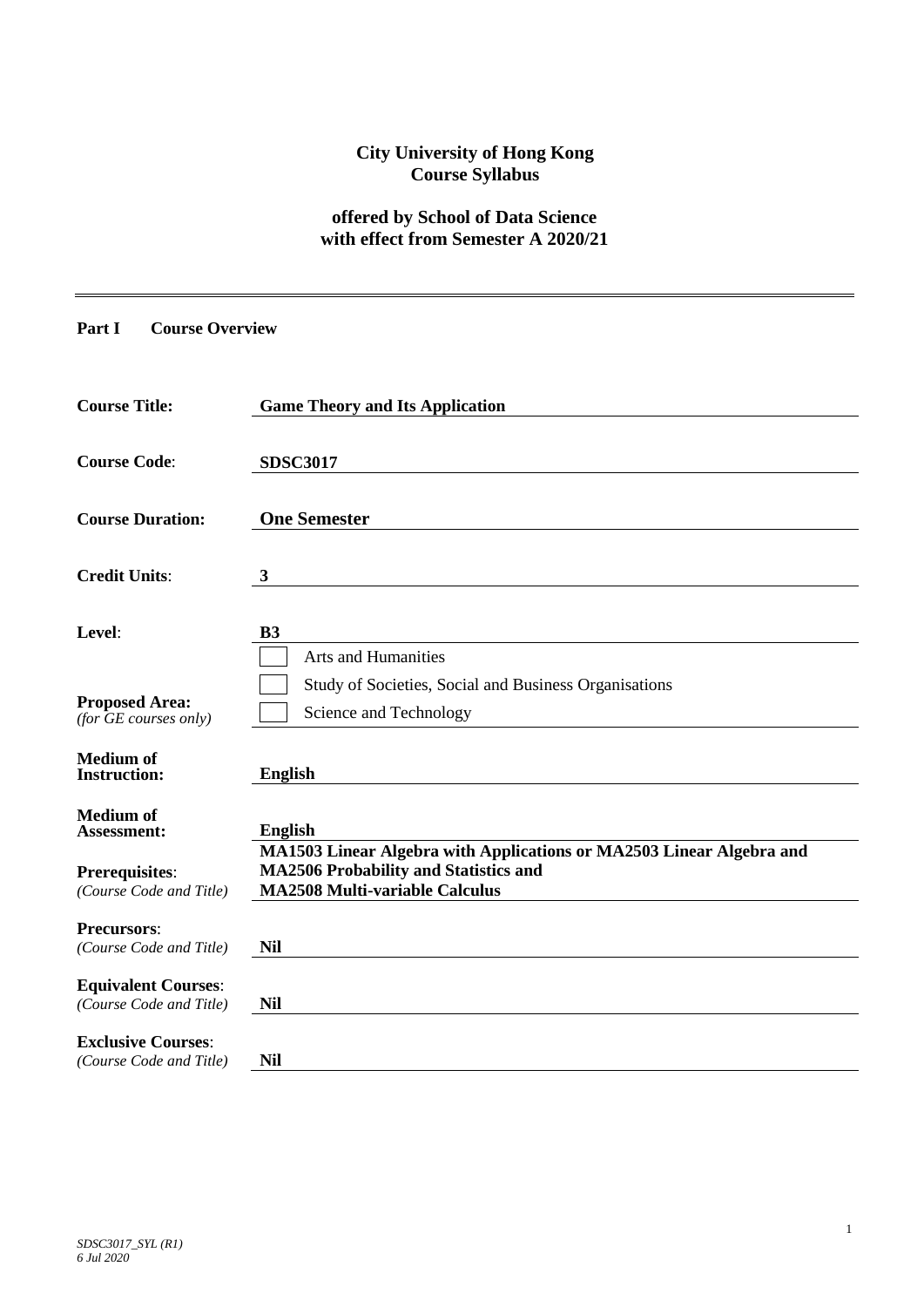## **Part II Course Details**

## **1. Abstract**

*(A 150-word description about the course)*

This course aims to introduce game theory with applications in artificial intelligence. Students will learn how to think and act strategically at a system level. Students will master the basic ideas of games including dominance, backward induction, Nash equilibrium, etc. At the end of this course, students will be able to use game theory to solve simple practical AI problems with course project. Students will be familiar with latest applications of game theory in various AI topics.

# **2. Course Intended Learning Outcomes (CILOs)**

*(CILOs state what the student is expected to be able to do at the end of the course according to a given standard of performance.)*

| No. | CLOS <sup>#</sup>                                                        | Weighting*<br>(i f<br>applicable) | Discovery-enriched<br>curriculum related<br>learning outcomes<br>(please tick where<br>appropriate) |    |    |
|-----|--------------------------------------------------------------------------|-----------------------------------|-----------------------------------------------------------------------------------------------------|----|----|
|     |                                                                          |                                   | A1                                                                                                  | A2 | A3 |
| 1.  | Explain the basic concepts of game theory                                | 20%                               | $\sqrt{ }$                                                                                          |    |    |
| 2.  | Model real world problems as games and multi-agent<br>simulation models. | 20%                               | N                                                                                                   | ٦  |    |
| 3.  | Solve simple game problems in a real-world scenario with<br>game theory  | 30%                               | N                                                                                                   | ٦  |    |
| 4.  | Apply game theory to AI topics                                           | 30%                               |                                                                                                     |    |    |
|     | * If weighting is assigned to CILOs, they should add up to 100%.         | 100%                              |                                                                                                     |    |    |

*\* If weighting is assigned to CILOs, they should add up to 100%.* 100%

*# Please specify the alignment of CILOs to the Gateway Education Programme Intended Learning outcomes (PILOs) in Section A of Annex.* 

#### *A1: Attitude*

*Develop an attitude of discovery/innovation/creativity, as demonstrated by students possessing a strong sense of curiosity, asking questions actively, challenging assumptions or engaging in inquiry together with teachers.*

#### *A2: Ability*

*Develop the ability/skill needed to discover/innovate/create, as demonstrated by students possessing critical thinking skills to assess ideas, acquiring research skills, synthesizing knowledge across disciplines or applying academic knowledge to self-life problems.*

A3: *Accomplishments*

*Demonstrate accomplishment of discovery/innovation/creativity through producing /constructing creative works/new artefacts, effective solutions to real-life problems or new processes.*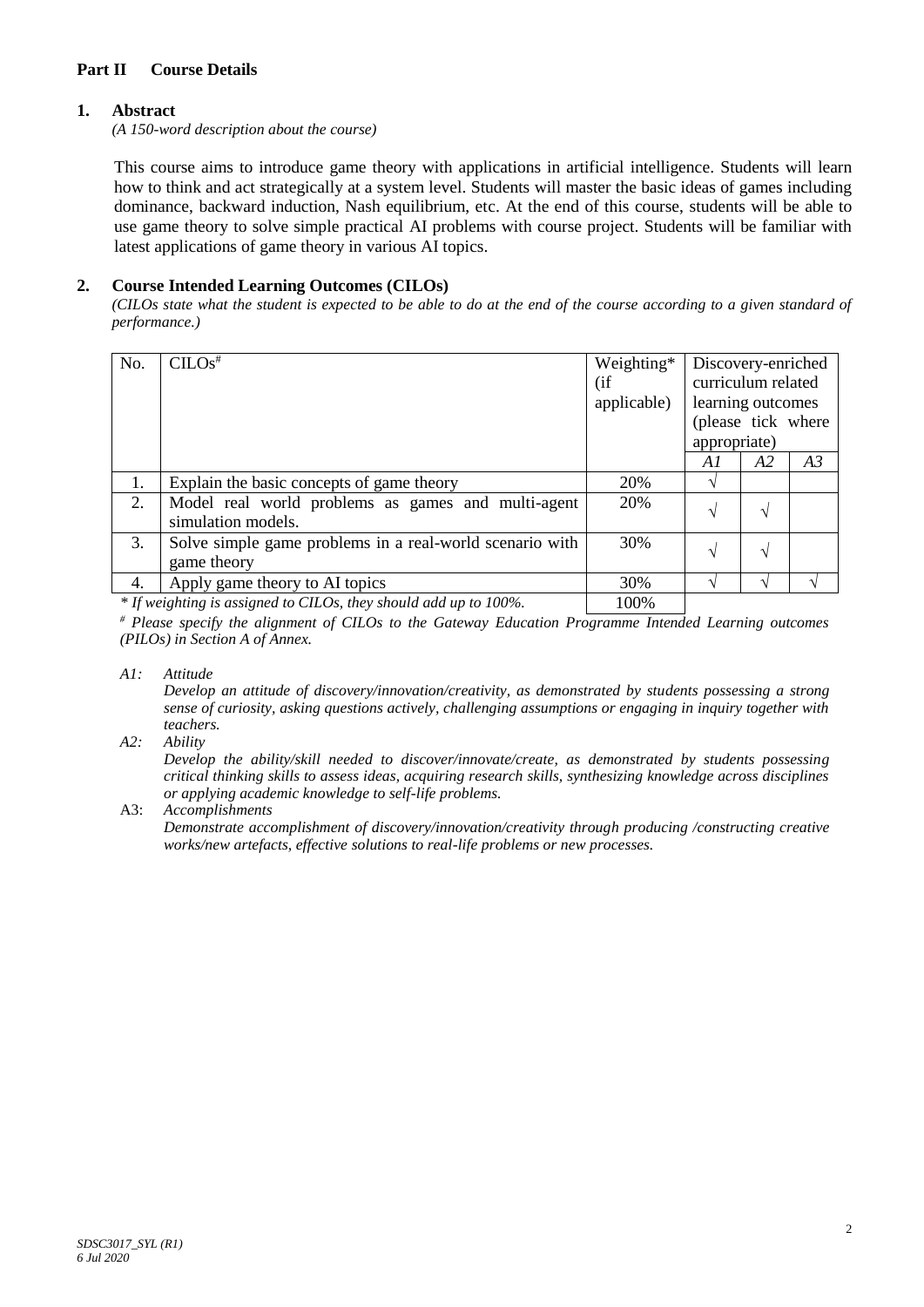## **3. Teaching and Learning Activities (TLAs)**

*(TLAs designed to facilitate students' achievement of the CILOs.)*

| <b>TLA</b>               | <b>Brief Description</b>                                                                                                                                       | CILO No. |  |  | Hours/week<br>(if applicable) |                   |
|--------------------------|----------------------------------------------------------------------------------------------------------------------------------------------------------------|----------|--|--|-------------------------------|-------------------|
|                          |                                                                                                                                                                |          |  |  | 4                             |                   |
| Lecture                  | Learning through <b>teaching</b> is primarily<br>based on lectures.                                                                                            |          |  |  |                               | 39 hours/semester |
| Take-home<br>assignments | Learning through take-home<br>assignments is primarily based on<br>interactive problem solving and hand-on<br>computer exercises allowing instant<br>feedback. |          |  |  |                               | after class       |

## **4. Assessment Tasks/Activities (ATs)**

*(ATs are designed to assess how well the students achieve the CILOs.)*

| <b>Assessment Tasks/Activities</b>     | CILO No. |   | Weighting* | Remarks |      |                                                                                                                                                                                               |
|----------------------------------------|----------|---|------------|---------|------|-----------------------------------------------------------------------------------------------------------------------------------------------------------------------------------------------|
|                                        |          | 2 | 3          | 4       |      |                                                                                                                                                                                               |
| Continuous Assessment: 60%             |          |   |            |         |      |                                                                                                                                                                                               |
| Hand-in assignments                    |          |   |            | V       | 30%  | The assignments enable<br>students to demonstrate<br>their skills and<br>understanding of concepts<br>and methods for game<br>theory.                                                         |
| Course Project^                        |          | ٦ | ٦Ι         | V       | 30%  | The course project provides<br>students the chance to<br>demonstrate their<br>achievements on practical<br>use of game theory<br>methods learned in this<br>course for practical<br>problems. |
| Examination: 40% (duration: 2 hours)   |          |   |            |         |      |                                                                                                                                                                                               |
| Examination                            |          |   |            | V       | 40%  |                                                                                                                                                                                               |
| *The weightings should add up to 100%. |          |   |            |         | 100% |                                                                                                                                                                                               |

^For a student to pass the course, at least 30% of the maximum mark for course project must be obtained.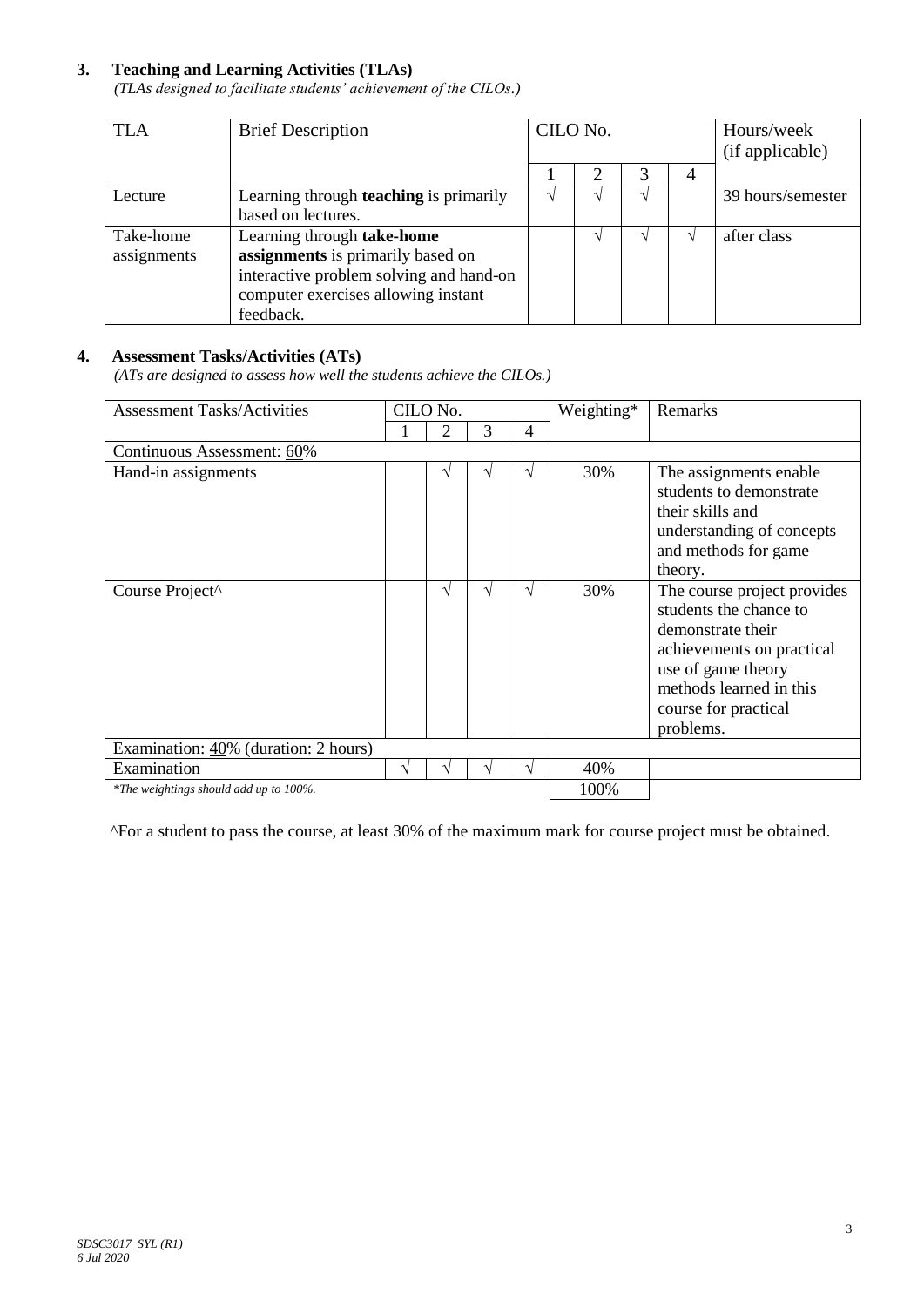# **5. Assessment Rubrics**

*(Grading of student achievements is based on student performance in assessment tasks/activities with the following rubrics.)*

| <b>Assessment Task</b> | Criterion                                                                                                                                  | Excellent     | Good          | Fair          | Marginal     | Failure                                    |
|------------------------|--------------------------------------------------------------------------------------------------------------------------------------------|---------------|---------------|---------------|--------------|--------------------------------------------|
|                        |                                                                                                                                            | $(A+, A, A-)$ | $(B+, B, B-)$ | $(C+, C, C-)$ | (D)          | (F)                                        |
| Hand-in<br>assignments | 1.1 Ability to learn the basic concepts of game theory,<br>including static and dynamic games with complete and<br>incomplete information. | High          | Significant   | Moderate      | <b>Basic</b> | Not even<br>reaching<br>marginal<br>levels |
|                        | 1.2 Capability to apply game theory models to solve<br>AI-related problems.                                                                | High          | Significant   | Moderate      | <b>Basic</b> | Not even<br>reaching<br>marginal<br>levels |
| Course Project         | Ability to solve real-world AI problems using game theory<br>models.                                                                       | High          | Significant   | Moderate      | <b>Basic</b> | Not even<br>reaching<br>marginal<br>levels |